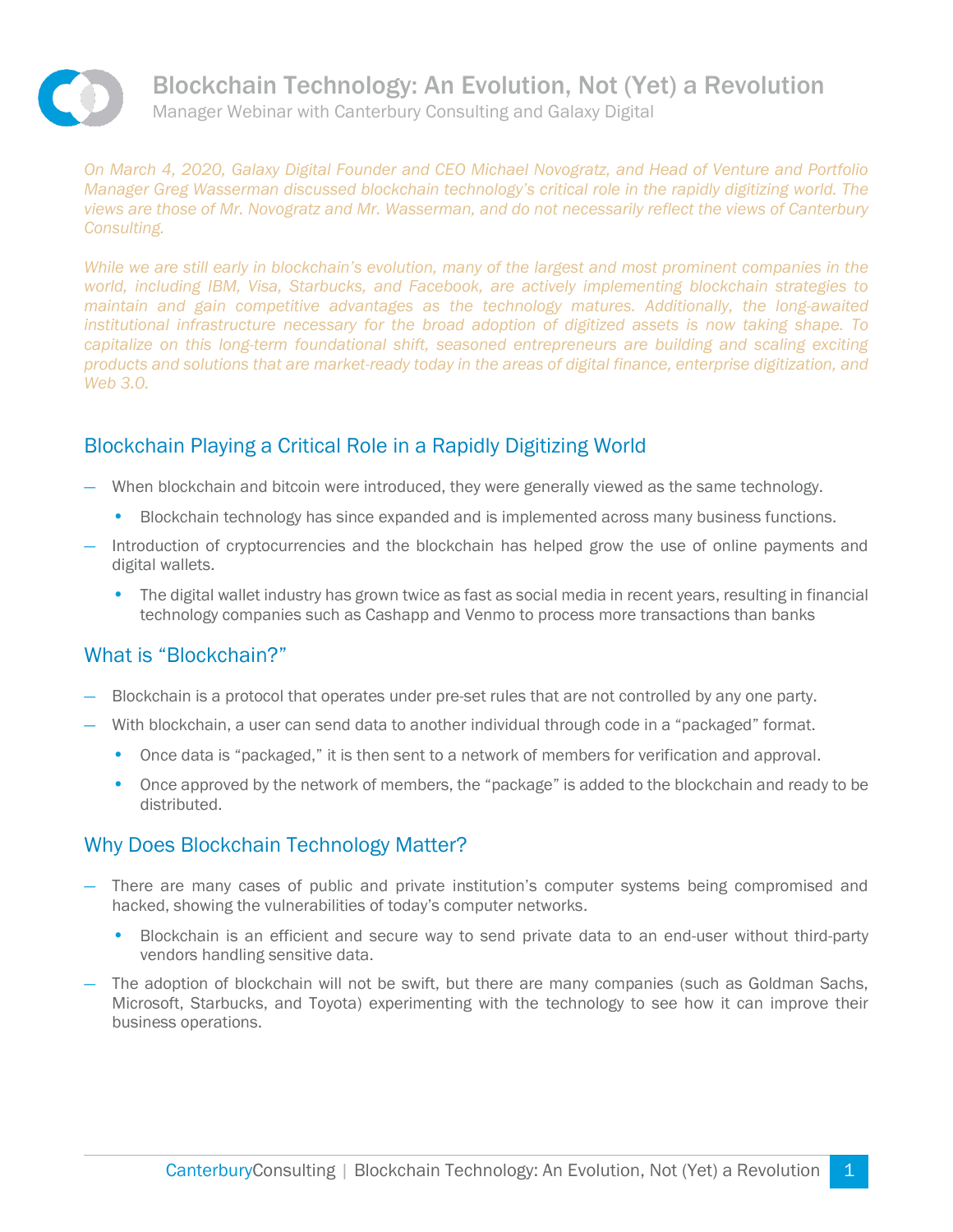# Three Areas of Digitization

- 1) Digital Finance
	- As the blockchain operates 24/7, it can to be used to process financial transactions and transfer money outside of normal bank business hours.
	- As an example, Bakkt is currently working on digitizing loyalty rewards to be transferrable to spend across various retail stores.
- 2) Enterprise Digitization
	- The blockchain can share data across an entire supply chain network without having to compromise the security of the data.
	- Contracts can be coded into the blockchain, making it easier for terms to be monitored and enforced to assure fulfillment of an agreement.
- 3) Web 3.0

 $\overline{a}$ 

- The blockchain can give a user control of their own personal data rather than having it shared across various companies.
- For example, Spring Labs created a blockchain network that decentralizes customer financial data, making it more efficient for banks to review a credit worthy borrower rather than having to go through a credit bureau to access financial history of a customer.

#### Michael Novagratz

#### *Founder and CEO, Galaxy Digital*

Michael Novogratz is the Founder and CEO of Galaxy Digital. He was formerly a Partner and President of Fortress Investment Group LLC. Prior to Fortress, Mr. Novogratz spent 11 years at Goldman Sachs, where he was elected Partner in 1998. Mr. Novogratz served on the New York Federal Reserve's Investment Advisory Committee on Financial Markets from 2012 – 2015. Mr. Novogratz serves as the Chairman of The Bail Project and has made criminal justice reform a focus of his family's foundation. He also serves as the Chairman of Hudson River Park Friends, and sits on the boards of NYU Langone Medical Center, the Princeton Varsity Club, Jazz Foundation of America, and Artists for Peace and Justice. Mr. Novogratz received an AB in Economics from Princeton University, and served as a helicopter pilot in the US Army.

#### Greg Wasserman

#### *Head of Venture and Portfolio Manager, Galaxy Digital*

Greg Wasserman is Head of Venture and a Portfolio Manager at Galaxy Digital. He has nearly 20 years of investing experience across software, hardware, infrastructure, and financial services. Prior to joining the firm, Greg was a Partner at Generation Investment Management where he invested in companies developing disruptive and sustainable technology, including Nest Labs (acquired by Google), DocuSign (IPO: DOCU), Toast,